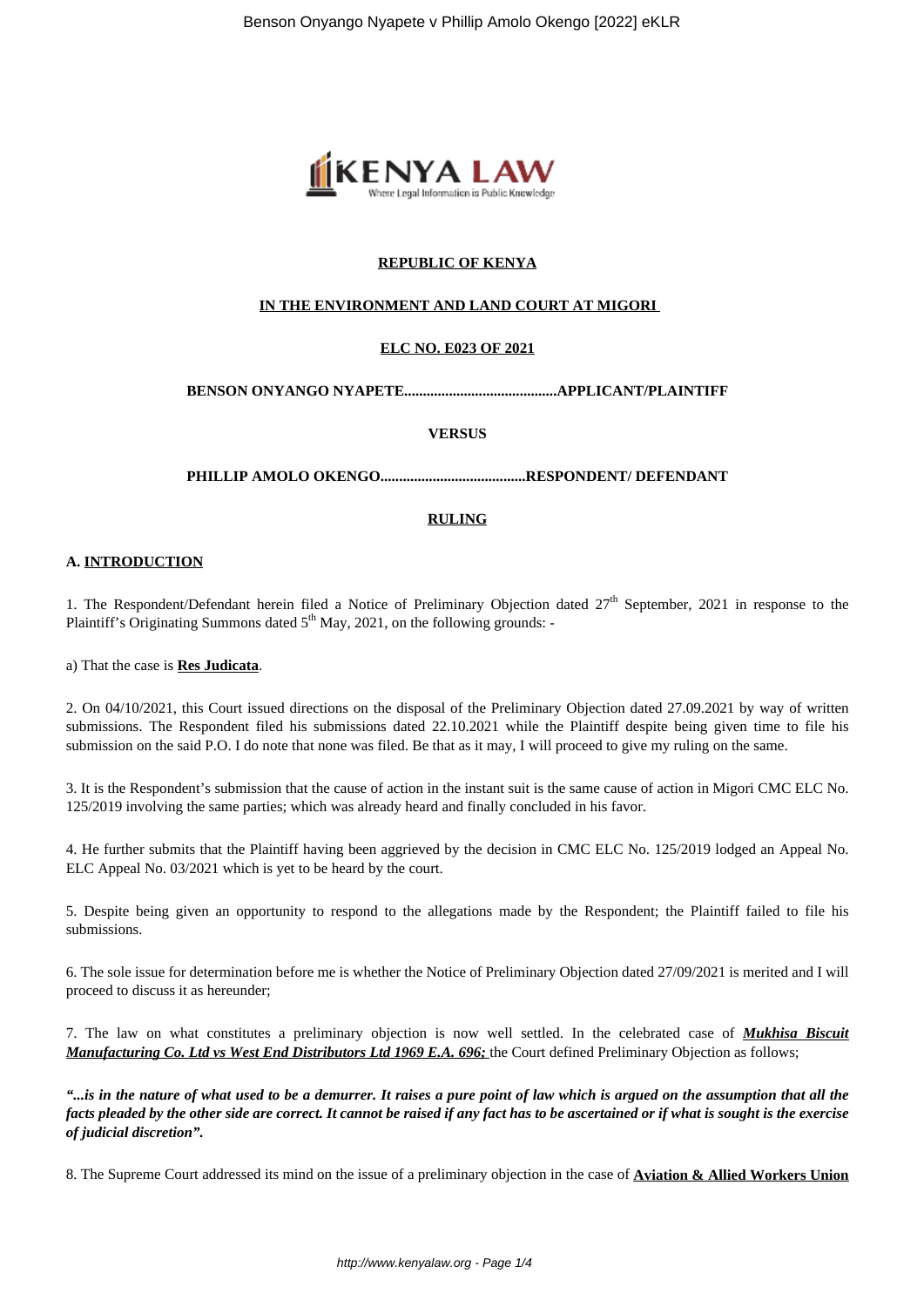### **Kenya vs Kenya Airways Ltd & 3 Others [2015] eKLR** and stated as follows:

# *"Thus a preliminary objection may only be raised on a 'pure question of law'. To discern such a point of law, the Court has to be satisfied that there is no proper contest as to the facts."*

9. The Respondent has sought the dismissal of the Plaintiff's suit vide the Originating Summons dated 05/05/2021 on the basis that the same is *Res Judicata.* Section 7 of the Civil Procedure Act on res judicata defines what amounts to res judicata as follows: -

*"No court shall try any suit or issue in which the matter directly and substantially in issue has been directly and substantially in issue in a former suit between the same parties, or between parties under whom they or any of them claim, litigating under the same title, in a court competent to try such subsequent suit or the suit in which such issue has been subsequently raised, and has been heard and finally decided by such court."* 

10. From a reading of the above mentioned section, the salient features that must be demonstrated for doctrine of res judicata to hold are that; the issues raised in the present suit must be directly and substantially in issue as the issues raised in the former suit that has been heard and finally determined by a competent court. The same must be between the same parties.

11. The Court of Appeal in expounding the essence of the doctrine of res judicata in *John Florence Maritime Services Limited & Another vs Cabinet Secretary for Transport and Infrastructure & 3 Others [2015] eKLR* pronounced itself as follows:

*"The rationale behind res-judicata is based on the public interest that there should be an end to litigation coupled with the interest to protect a party from facing repetitive litigation over the same matter. Res-judicata ensures the economic use of court's limited resources and timely termination of cases. Courts are already clogged and overwhelmed. They can hardly spare time to repeat themselves on issues already decided upon. It promotes stability of judgments by reducing the possibility of inconsistency in judgments of concurrent courts. It promotes confidence in the courts and predictability which is one of the essential ingredients in maintaining respect for justice and the rule of law. Without res judicata, the very essence of the rule of law would be in danger of unraveling uncontrollably."*

See also the Supreme Court's decision in **Kenya Commercial Bank Limited vs Muiri Coffee Estate Limited & Another [2016] eKLR**.

12. Applying the foregoing to the present case, it is the Respondent's assertion that the cause of action in the present suit is the same cause of action between the same parties in Migori CMC ELC No. 125/2019 which was heard and determined and further there is a pending appeal being ELC Appeal No. 03/2021.

13. The test for determining the application of the doctrine of *res-judicata* in any given case is spelt out under *section 7* of the *Civil Procedure Act*. In **Independent Electoral & Boundaries Commission vs Maina Kiai & 5 Others [2017] eKLR**, the Supreme Court while considering the said provision held that all the elements outlined thereunder must be satisfied conjunctively for the doctrine to be invoked. That is:

#### *"(a) The suit or issue was directly and substantially in issue in the former suit.*

- *(b) That former suit was between the same parties or parties under whom they or any of them claim.*
- *(c) Those parties were litigating under the same title.*

#### *(d) The issue was heard and finally determined in the former suit.*

#### *(e) The court that formerly heard and determined the issue was competent to try the subsequent suit or the suit in which the issue is raised."*

14. This court has taken the liberty to call for the Lower Court file in CMC ELC No. 125/2019 and the ELC Appeal No. 03/2021 to ascertain the allegations made by the Respondent. I do note that what is at the center of the suit CMC ELC No. 125/2019 is a claim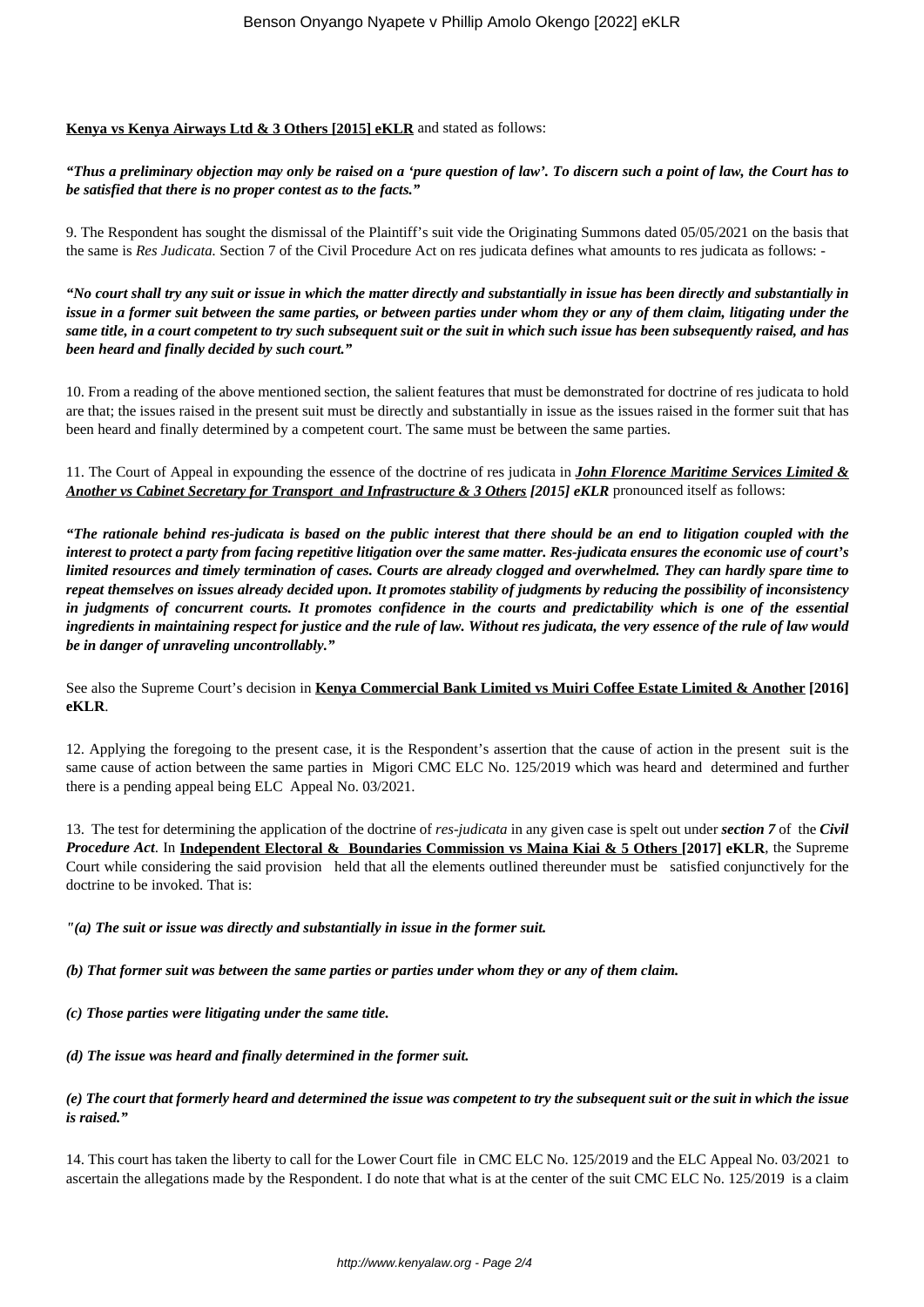of a portion of **L.R NO. MUHURU/MACALDER/43** measuring approx. **2acres**. A brief background to bring the matter into perspective; the plaintiff therein (now the Respondent) claims against the defendant for a declaration order that part of land plot no. MUHURU/KADEM/MACALDER/43 comprising of about 2 acres belongs to him. It is his claim that the Defendants jointly encroached into the land and are illegally utilizing the said portion of 2acres without his consent.

15. The Defendant (now the Plaintiff) filed a statement of Defence and Counter-claim wherein they stated that they have been occupying and residing on plot no. MUHURU/KADEM/MACALDER/42; since 1953 to date and claimed that the plaintiff's suit was time barred. They purported that the portion measuring 2 acres claimed by the plaintiff forms part of the defendant's parcel and the plaintiff's claims are false creation to get the portion for purposes of the sinate.

16. There was a surveyor's report dated 29.09.2020 whose finding was that the bone of contention was a portion of land that according to the map was part of parcel no. 43 while the actual occupants/ users were the proprietors of parcel no. 42. It confirmed that the dispute was not a boundary dispute between plot no. 42 ad 43 since the boundaries were well demarcated & defined on the ground and thereafter referred the matter to court for determination.

17. Further, from the lower court judgment dated 15.12.2020; the trial magistrate relied on the surveyor's report which was adopted by consent and made a determination that the portion in dispute between the parties measuring 2acres which lied between parcel no. MUHURU/KADEM/MACALDER/43 and 48 and bordering river Migori is part of parcel number 43 registered in the name of the plaintiff and thus belongs to the Plaintiff.

18. I have equally noted that the Plaintiff herein being aggrieved by the lower court Judgment dated 15.12.2020 lodged Appeal No. 03/2021 and filed a Memorandum of Appeal dated 17.12.2020 which is still pending before this court and is yet to be prosecuted.

19. I do note that the cause of action in both suits is similar being; a portion of **L.R NO. MUHURU/MACALDER/43** measuring approx. 2acres/ 0.8 Hectares. The Plaintiff in the previous lower court suit sought a declaration that a portion measuring 2 acres forms part of **L.R NO. MUHURU/MACALDER/43** and therefore belongs to him as the rightful legal owner/proprietor while the Plaintiff in the present suit is seeking a declaration that he is the registered proprietor of the 0.8Ha of **L.R NO. MUHURU/MACALDER/43** by virtue of adverse possession, having been in possession and occupation of the said portion for a period of over 40years.

20. Upon perusal of the lower court record and the Appeal preferred being Appeal No. 03 of 2021 vide a Memorandum of Appeal dated 17.12.2020, I cannot help but note that the suit and the subsequent Judgment delivered on the 15.12.2020 dealt with the portion of land parcel no. **L.R NO. MUHURU/MACALDER/43** measuring approx. **2acres** which is dispute between the same parties herein. I am also alive to the pending Appeal No. 3 of 2021 and the grounds thereon which seeks to have the judgment of the lower court set aside.

21. Applying the foregoing to the present case, I note that the gist in the Originating Summons dated  $5<sup>th</sup>$  May, 2021 revolves around the question of the portion of land parcel no. **L.R NO. MUHURU/MACALDER/43** measuring approx. **2acres**. It is therefore clear that the said matter having been heard and determined by a court of competent jurisdiction cannot again be brought before this court, the same amounts to res judicata. Besides the Plaintiff herein (Appellant in Appeal No. 3 of 2021) lodged an Appeal which is still pending before the court.

22. In view of the foregoing, I find that the Notice of Preliminary Objection dated 07.09.2021 raises pure points of law on the issue of res judicata arises and is thus merited.

23. The upshot of the foregoing analysis is that the Respondent's **Preliminary Objection** dated **27th September, 2021** is merited and the Plaintiff's Originating Summons dated 05/05/2021 is hereby struck out with costs to the Respondent/ Defendant. Further, any Interim Orders herein before granted be and are hereby vacated. It is so ordered.

#### **DATED, SIGNED AND DELIVERED IN OPEN COURT AT MIGORI ON 18TH DAY OF JANUARY, 2022.**

#### **MOHAMMED N. KULLOW**

**JUDGE**